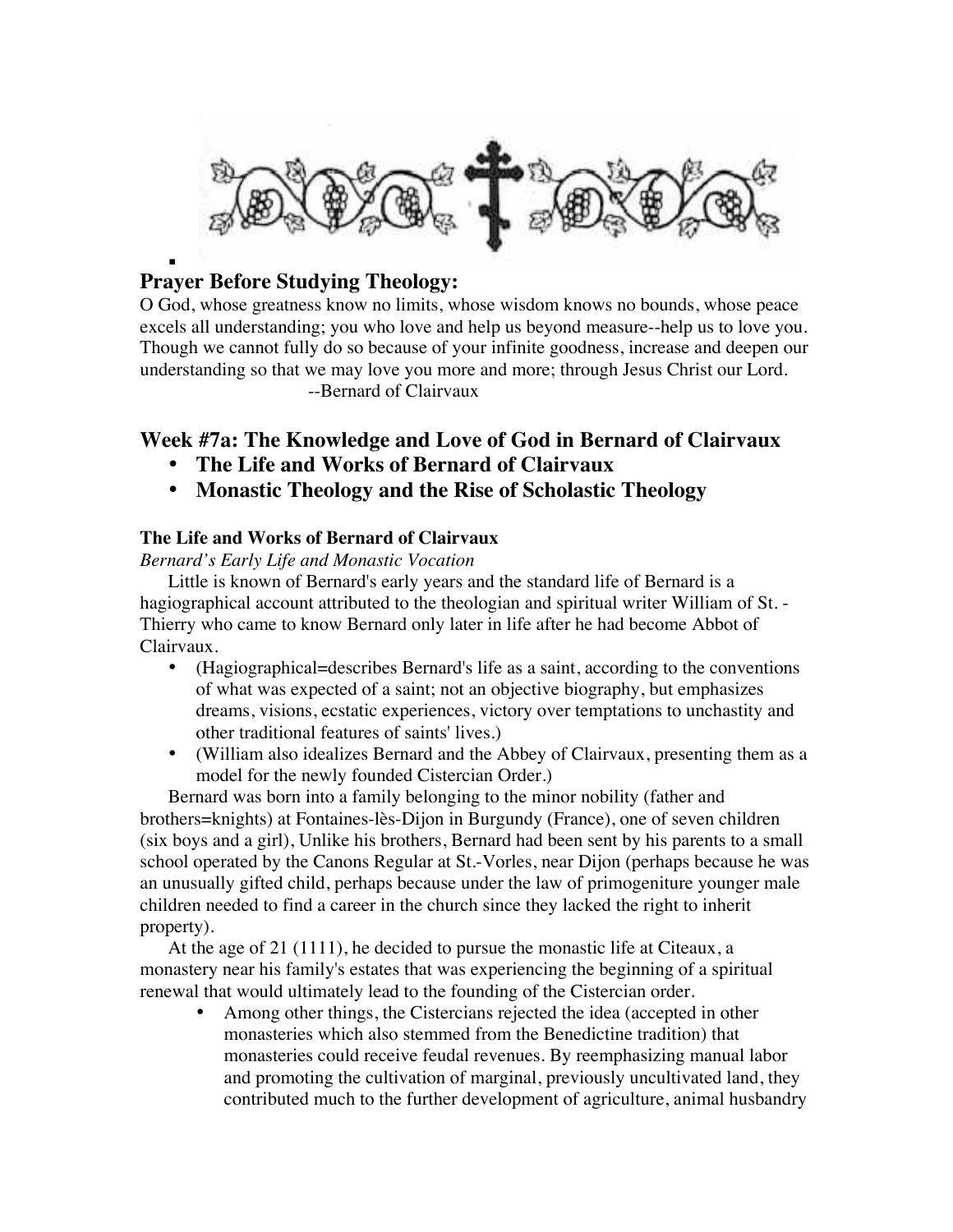and the European economy, as well as being viewed as authoritative teachers on prayer and the love of God.

A zealous and charismatic individual, Bernard persuaded his uncle, his brothers, other young noblemen and even his married sister to renounce the world and enter the monastery of Citeaux (1112 or 1113). In 1115, he was sent, with his brothers and companions, to found a monastery at Clairvaux in Champagne (France), engaging in manual labor to make the monastery self-supporting. Within two years he was named abbot of the monastery. He subsequently founded 68 monasteries in total over a 35-year period, which formed part of the emerging Cistercian order of which Bernard was the principal promoter (at the time of Bernard's death, this included 365 houses all across Europe, of which 164 were answerable more or less directly to him). Large numbers of young men left their noble station and military service to become part of a growing movement of spiritual renewal.

#### *Bernard's Works*

Bernard's primary concern was the teaching of the monks who had joined him but in 1124, he was persuaded to set down his teaching on humility in writing. This became his classic work *The Steps of Humility and Pride* (1125-1126). Around the same time, he was also asked to summarize his teaching on the love of God, which appeared as a *Letter on Love*, later appended to it his larger treatise *On Loving God* (1127-1135).

Beginning 1127 or 1128 with his work *On the Conduct and Duties of Bishops*, Bernard was also asked to provide guidance for the secular clergy, urging church leaders to be more concerned for the holiness of the church and the care of the poor. Bernard also played a certain role in the development of the Church's first military order, the Knights Templar, which had been founded in 1118 by Bernard's cousin Hugh de Payns (Hugue de Payen or Hugo of Payen) for the protection of pilgrims traveling to the Holy Land (laymen bearing arms as knights but committed to a rule of life and attached to a monastic community of Canons Regular). Bernard defended the idea of members of a religious order carrying arms to defend the innocent from violence in *De Laude novae militae* ("In praise of the new knighthood"). In 1128 Bernard gave the Templars a form of rule, patterned after the Cistercian rule, to guide their communal life.

In 1130-1138, Bernard played a role in supporting the pope Innocent II (1130- 1143) against a rival, the antipope Anacletus II, helping Innocent II to be universally recognized as pope in 1138. During this period Bernard also wrote a treatise *On Grace and Free Will* (possibly begun as early as 1126), a series of classic sermons on the Song of Songs (1135-1153) and a penetrating work *On the Conversion of Clerics*, which examines the ways in which different forms of selfishness arise in the heart and the joy the soul experiences in turning away from self-focus to the service of others for Christ's sake. In 1145-1148 he also produced a work (the *Consideration*) for the Pope Eugene III (1145-1153, formerly one of Bernard's disciples at Clairvaux) on papal spirituality and the prevention of abuses of power and office.

*Bernard's Contribution to Doctrinal and Polemical Theology: The Systematization of Monastic/Spiritual Theology and Opposition to the Emerging Scholastic Theology* Monastic Theology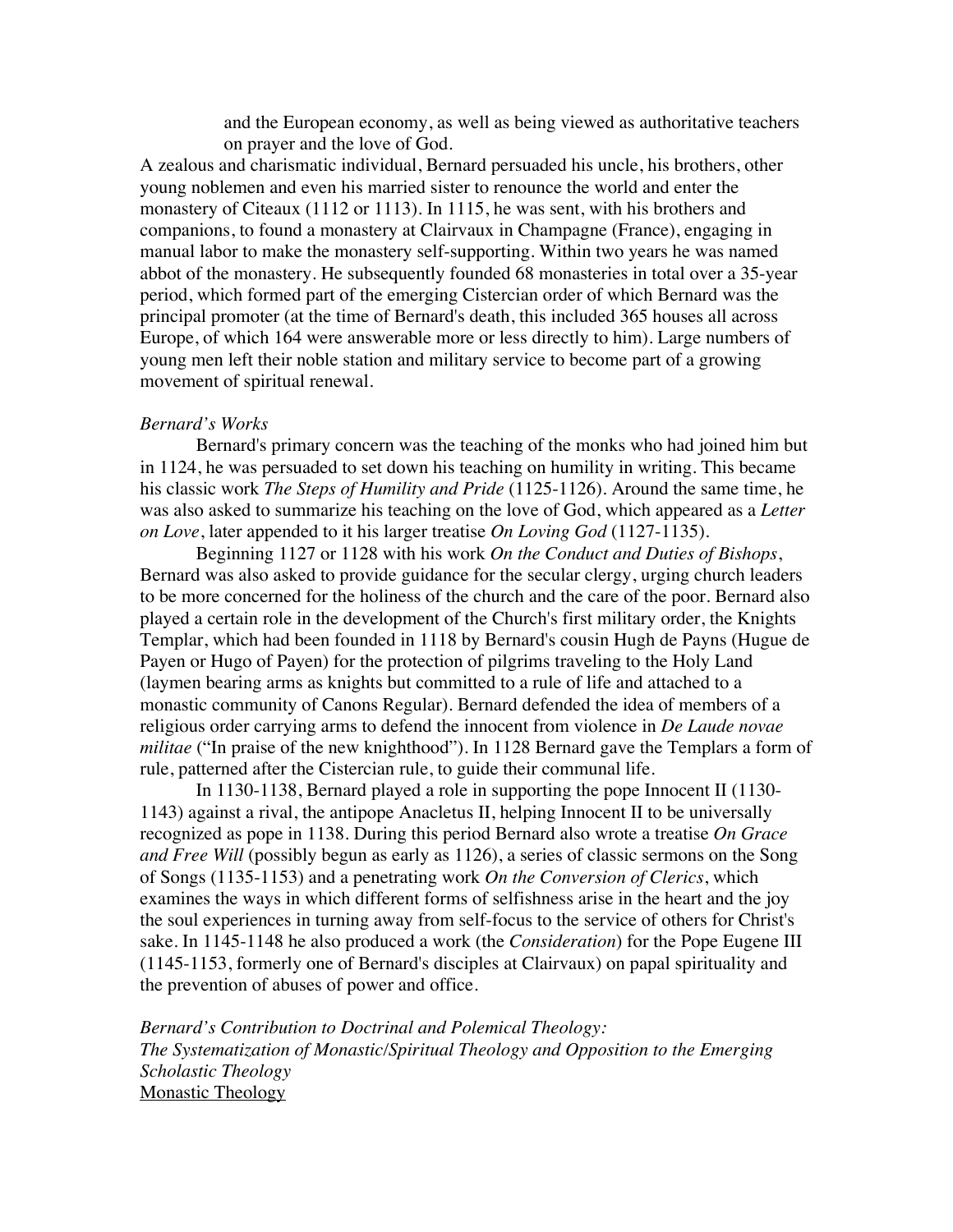In the tenth to twelfth centuries theology was preserved and taught in the monasteries. What "theology" meant in this context was a bit different than what one finds later in the church when the scholastic method becomes dominant. Monastic theology claimed that

(1) *faith* and the *understanding* of divine truths are both a *gift of God*

- (2) faith must come *first* before an enquiry seeking understanding can begin
	- 1. Augustine: "Unless you believe, you will not understand"
	- 2. Anselm: *Faith* seeking understanding (*fides quaerens intellectum*)
- (3) Knowledge of God involves grasping the things of God not merely *intellectually* but also *experientially*.
	- 1. For the person who already has faith, yearning to understand (*the love of learning*) increases one's yearning for what one seeks to grasp (*the love of God*).
		- a. This distinction was further explored and developed by Bernard's contemporary and biographer, William of St. Thierry (author of *The Nature and Dignity of Love* and *The Enigma of Faith*).
	- 2. *Reflective rational consciousness* and *spiritual experience* can thus be seen as part of the same unified process—the *search for knowledge* supports and plays an important role in the *quest for the contemplation of God and experiential communion with God*, even though the latter ultimately transcend the created capacities of reason:

### **Monastic Theology**

Faith (=trust in God and what God has revealed) $\rightarrow$ 

Faith questions what is known and desires greater knowledge of  $God \rightarrow$ Incremental increase in knowledge of God leads to greater desire for God and yearning to be with him and focused upon him through contemplation.

> 3. "Monastic theology, for its part, had always sought the understanding that was considered a gift of the Holy Spirit, a wisdom that consisted in a deeper, prayerful penetration of the mysteries of faith through contemplative experience of God, that is, through mystical experience. One should rather say that monastic life sought this, and within this search developed a way of study and reading and finally a type of theology that, especially in the twelfth century, has been designated as monastic theology" (Principe, *Introduction to Patristic and Medieval Theology*, 2 ed., p. 208).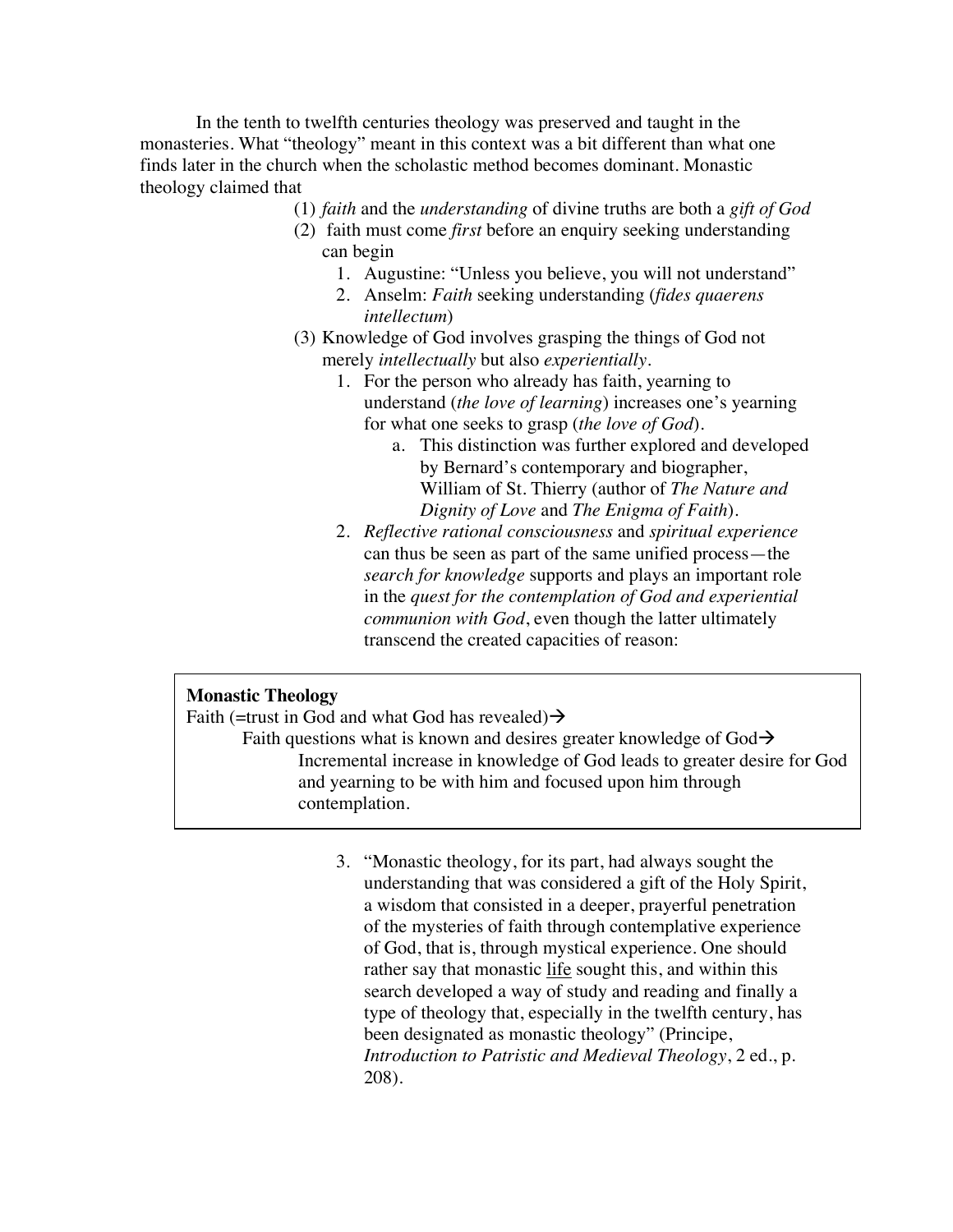4. The older study of Jean Leclercq, *The Love of Learning and the Desire for God* (New York, 1961) is a fascinating reflection upon this older way of approaching theology and its continuing relevance to Christians today.

The Emerging Scholastic Theology

In the eleventh and twelfth centuries, a new form of education (emphasizing the teaching of the liberal arts as a necessary basis for engaging in the rational analysis of theological questions) emerged in a new place (the teaching of the cathedral schools in the towns, initially largely staffed by the secular clergy under the direction of the bishop, and primarily being concerned to educate the children of the nobility). These taught as the basis for all human rational enquiry:

- 1) **grammar** –exploring how words convey meaning, particularly through learning to analyze the logical form and syntax of sentences (so that one can examine and find the meaning of propositions)
- 2) dialectics or **logic** –reasoning from premises and critically analyzing how this occurs and which forms are more or less valid/persuasive. By this means, one can arrive at conclusions which are binding upon reason and should compel rational assent.
- 3) topical argumentation (**rhetoric**) question and answer format plus debate to resolve apparent contradictions in claims made about the faith (or other topics)

This type of theology reflected the recent (1130-1240) and increasing translation of Greek texts on logic, physics, mathematics and psychology from an Arabic intermediary into Latin.

- The main course of education was called the **trivium**; this focused on
	- o grammar,
	- o logic and
	- o rhetoric,

with logic being given the greatest prominence of the three.

- There was also a secondary course of studies, less commonly and diligently pursued, called the **quadrivium**, which consisted of
	- o arithmetic,
	- o geometry,
	- o astronomy and
	- o music.

The teaching of the trivium and quadrivium reflected received traditions of Greco-Roman education in the Roman imperial period, which with some adaptation and modification survived into the medieval era.

## **Scholastic Theology**

One must seek knowledge, through the ability to reason (which God has given to human beings), of matters divine and human $\rightarrow$ 

The deliverances of reason (i.e. the basic principles of grammar, logic and rhetoric, which should accepted by any reasonable person) may be used to systematically investigate and propose answers to difficult questions  $\rightarrow$ 

By this means, one may arrive at greater clarity and certainty concerning what is in doubt and may also refute false teaching.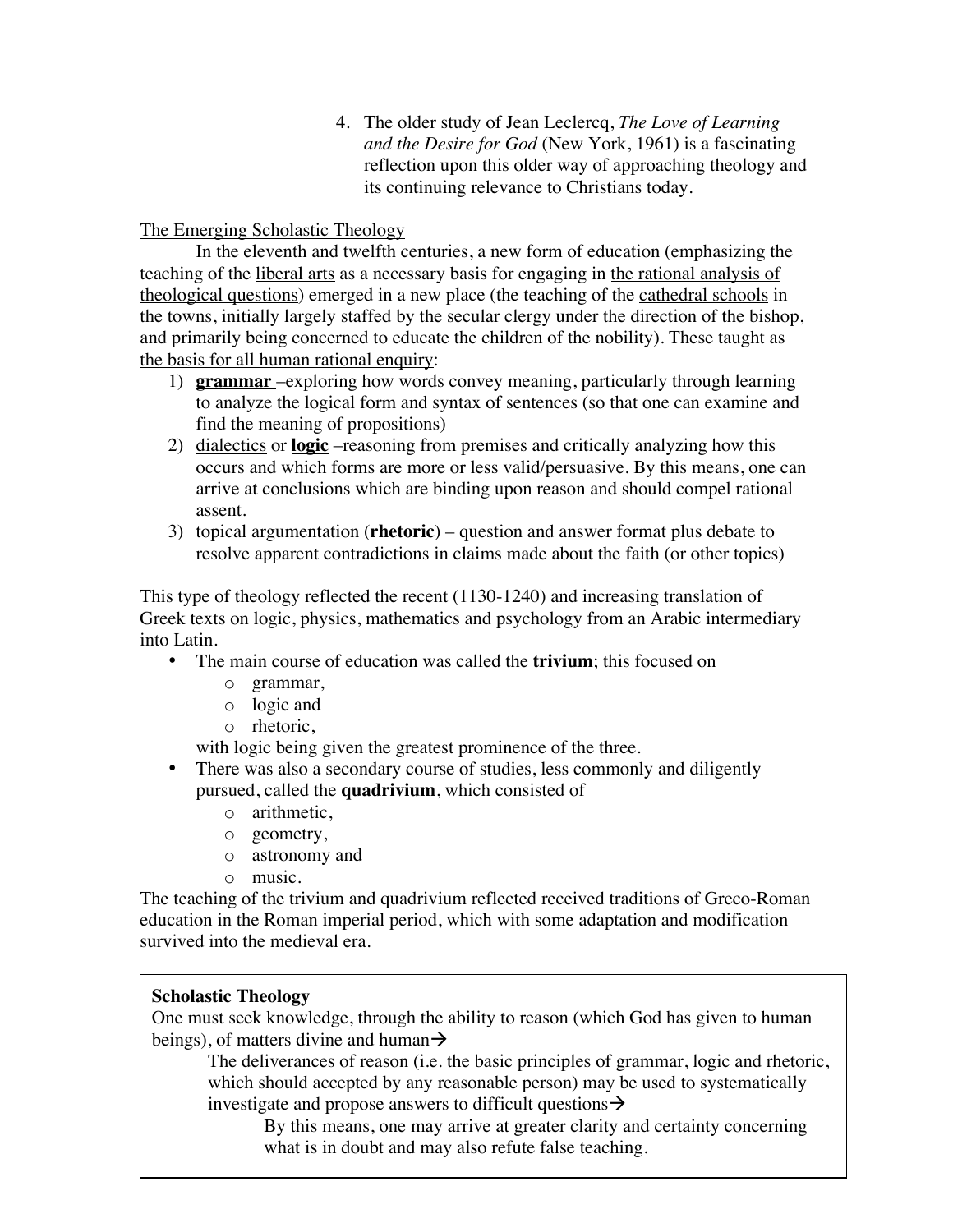Positively, scholastic theology was an attempt of

- explaining how ordinary ways of knowing (the liberal arts) were related to religious ways of knowing, allowing one to
	- i. answer difficult questions about the interpretation of texts (*expositio textuum*=the lecturer's exposition of an authoritative text, so as to expose the meaning of the text as clearly as possible)
- give formal recognition to the role that human reason plays in theology (i.e. theology is a rational discipline which uses a scientific method to arrive at systematic conclusions), albeit under and within faith
	- i. resolving questions and doubts by discussing difficulties and apparent contradictions within an authoritative text or between authoritative texts, so that the believer might arrive at a higher degree of *certainty* regarding the truth of a statement of belief.
- arrive at greater clarity about certain matters that had not previously been an object of doctrinal definition in response to heretical teaching (e.g. sacramental teaching is discussed and clarified at this time)

Negatively, this led in some cases to

- a tendency to see grace and the supernatural as continuous with or extensions of nature and natural powers/capacities
- **n** more polemical forms of topical discussion regarding controversial matters (*disputation*= "disputation"), with somewhat less emphasis upon the careful exposition of the biblical text for the benefit of the whole people of God
- driving a wedge between spiritual experience and rational consciousness (once these had been separated, rational consciousness sometimes became privileged at the expense of spiritual experience)

Bernard participated in several controversies. The most notable was his opposition to Abélard's teaching on the relation between faith and reason and concerning the progress of Christian doctrine:

- Abélard's claim that **understanding must precede faith**
	- o "What is more ridiculous than if someone who wishes to teach someone else is asked whether he understands what he is saying and he says he himself does not understand what he says or that he does not know what he is talking about?" (*Theologia 'Scholarium'* 2.3; PL 178,1054C; tr. in Walter H. Principe, *Introdcution to Patristic and Medieval Theology,* 2 ed., Toronto: Pontifical Institute of Mediaeval Studies, 1987, p. 197)
- Contrast Bernard's Augustinian/Benedictine view that **faith precedes understanding** and **the love of learning is profitable only when it aims at a higher purpose, namely to promote and increase the love of God** (whom one already knows by faith).
- Abélard made a distinction between *cognoscere* (to know), *intelligere* (to understand) and *credere* (to believe). It is only by engaging in active research and inquiry and experiencing doubt that we can gain understanding and arrive at a firm belief regarding divine matters: "through doubt we come to inquiry, through inquiry to truth" (*dubitando ad inquisitionem, inquirendo ad veritatem*). The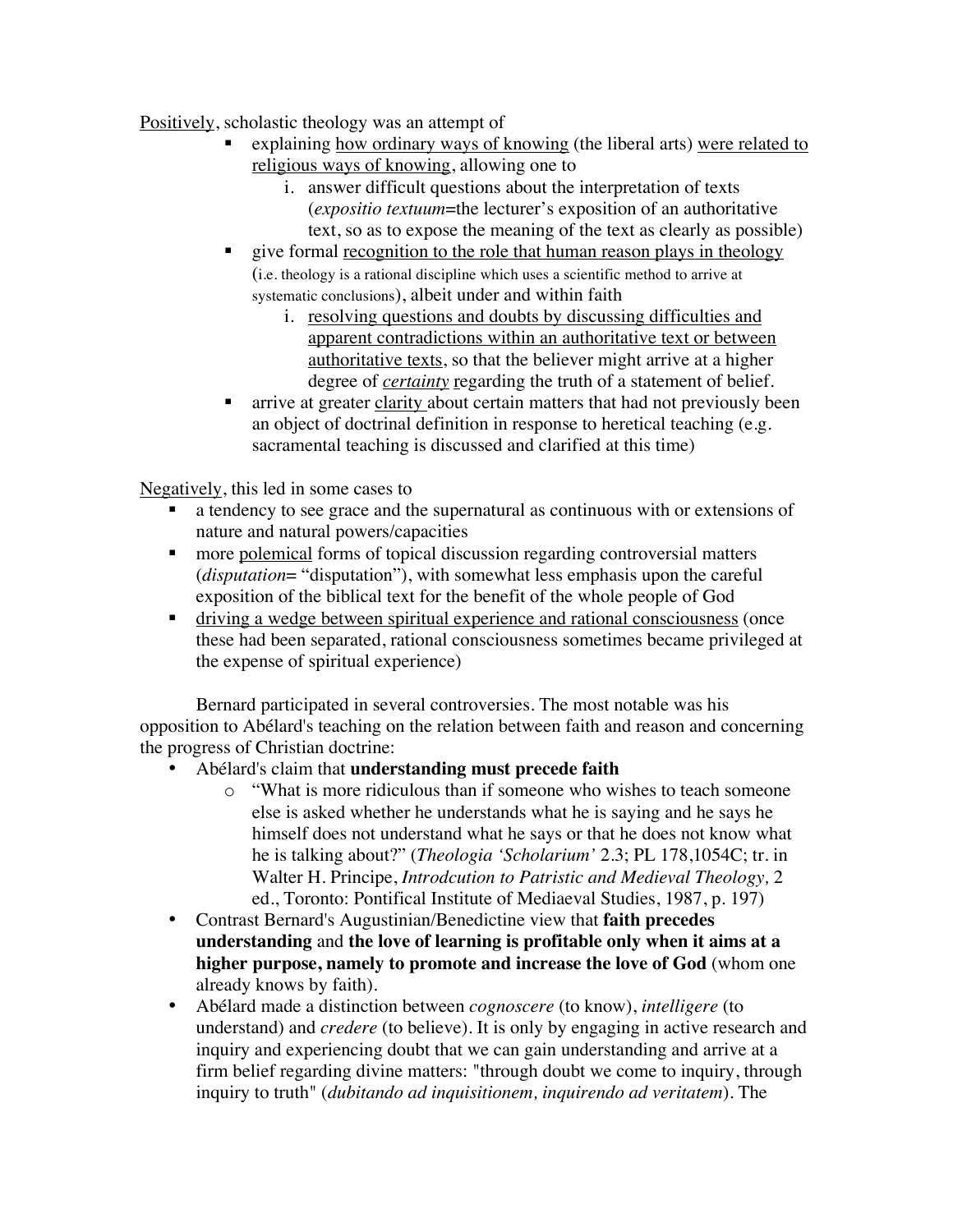person who refuses this process of careful inquiry will never arrive at a firm faith: "He who believes quickly [i.e. without difficulty and a process of inquiry], is light in heart [i.e. is light-minded, capricious and inconstant]" (Sir. 19:4).

- Bernard's reply:
	- o "For what is more contrary to reason than to try to transcend reason by means of reason [i.e. by trying to use rational inquiry to move beyond mere knowledge to arrive at understanding and then move beyond understanding to arrive at firm belief]. And what is more contrary to faith than not to want to believe whatever cannot be arrived at by means of reason?" (*Quid enim magis contra rationem, quam rationem ratione conari transcendere? Et quid magis contra fidem, quam credere nolle quicquid non posset ratione attingi*).
	- o A "faith" which included doubt and uncertainty would hardly be faith at all; without a forward-looking certainty in regard to a truth of the faith, one has not faith but mere opinion (*Fides est voluntaria quaedam et certa praelibatio necdum prolatae veritatis...Ergo fides ambiguum non habet, aut si habet, fides non est, sed opinio*).
		- ♣ Compare Heb. 11:1: "Now faith is being sure of what we hope for and certain of what we do not see."
	- o To know and trust in the truths of the faith and pursue holiness is sufficient to arrive at blessedness (*Nil autem malumus scire, quam quae fide jam scimus...Non ea disputatio comprehendit, sed sanctitas*).
	- o "Faith believes; it does not dispute" (Letter 338; tr. in F. Donald Logan, *A History of the Church in the Middle Ages*, New York: Routledge, 2002, p. 160)

### *Bernard's Later Years*

- Bernard was sent to preach against the Cathars (*Cathari*, a dualist sect in southern France) after the latter were condemned at the Second Lateran Council in 1139. (The Cathars would eventually be crushed by force when a crusade was launched against them at the beginning of the next century.)
- Bernard secured the condemnation of Arnold of Brescia (d. 1155) at the Council of Sens in 1140. (Arnold was a radical reformer who criticized the worldliness of the Church, arguing that the clergy should not own land, that confession should be made only to lay Christians and not the priest, and that the sacraments offered by immoral priests were invalid. Arnold also led an uprising against the Pope in 1146 and controlled Rome for nearly ten years until Frederick Barbarossa captured the city and had Arnold hanged.)
- Bernard also took some controversial positions on the direction of the Church (e.g., his support in 1146-1147 for the Second Crusade declared by his former disciple at Clairvaux, Pope Eugenius III (1145-1153), which can only be regarded as a disaster),
- Bernard died on Aug. 20, 1153, was canonized (i.e. officially recognized as a saint) in 1174 and was declared a Doctor of the Church (i.e., was officially recognized as one of the authoritative teachers) of the Church, by Pope Pius VIII in 1830.
	- o Note also that in the *Paradiso* (*Canto* 33) of Dante Alighieri (1265-1321), Bernard appears as a figure who leads the author, during a journey through